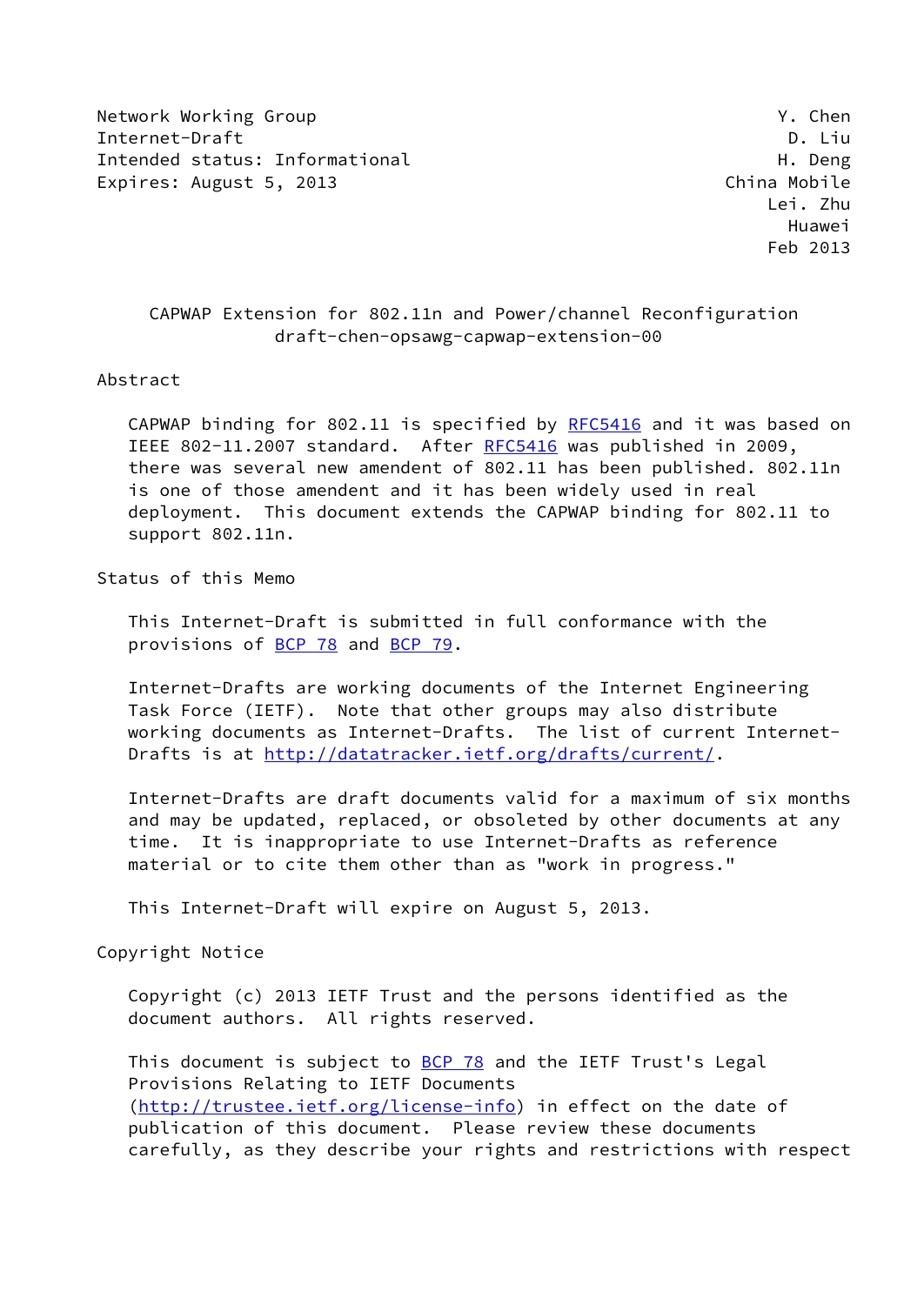Internet-Draft capwap capwap Feb 2013

 to this document. Code Components extracted from this document must include Simplified BSD License text as described in Section 4.e of the Trust Legal Provisions and are provided without warranty as described in the Simplified BSD License.

# Table of Contents

|  | 2. Conventions used in this document $\cdots$ 3          |  |
|--|----------------------------------------------------------|--|
|  |                                                          |  |
|  | $\underline{4}$ . CAPWAP extension for 802.11n support 4 |  |
|  | 5. Power and Channel auto reconfiguration 8              |  |
|  | 6. Security Considerations 13                            |  |
|  |                                                          |  |
|  |                                                          |  |
|  |                                                          |  |
|  |                                                          |  |
|  |                                                          |  |
|  |                                                          |  |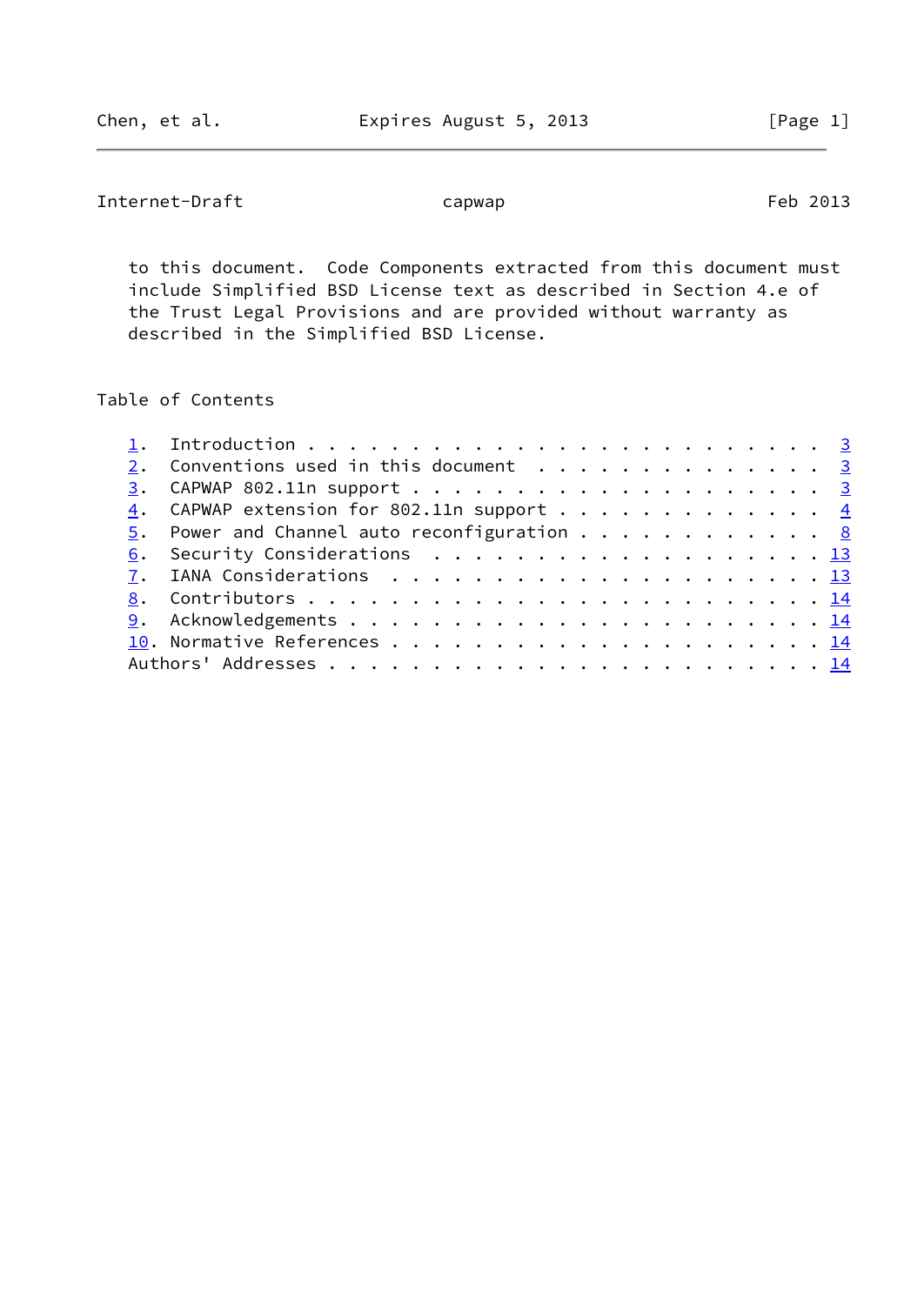Chen, et al. **Expires August 5, 2013** [Page 2]

<span id="page-2-1"></span>Internet-Draft capwap capwap Feb 2013

#### <span id="page-2-0"></span>[1](#page-2-0). Introduction

 IEEE 802.11n standard was published in 2009 and it is an amendment to the IEEE 802.11-2007 standard to improve network throughput. The maximum data rate increases to 600Mbit/s physical throughput rate. In the physical layer, 802.11n use OFDM and MIMO to achive the high throughput. 802.11n use multiple antennas to form antenna array which can be dynamically adjusted to imporve the signal strength and extend the coverage.

 There are couple of capabilities of 802.11n need to be supported by CAPWAP control message such as radio capability, radio configuration and station information.

## <span id="page-2-2"></span>[2](#page-2-2). Conventions used in this document

 The key words "MUST", "MUST NOT", "REQUIRED", "SHALL","SHALL NOT", "SHOULD", "SHOULD NOT", "RECOMMENDED", "MAY", and "OPTIONAL" in this document are to be interpreted as described in [\[RFC2119](https://datatracker.ietf.org/doc/pdf/rfc2119)].

## <span id="page-2-3"></span>[3](#page-2-3). CAPWAP 802.11n support

 IEEE 802.11n standard was published in 2009 and it is an amendment to the IEEE 802.11-2007 standard to improve network throughput. The maximum data rate increases to 600Mbit/s physical throughput rate. In the physical layer, 802.11n use OFDM and MIMO to achive the high throughput. 802.11n use multiple antennas to form antenna array which can be dynamically adjusted to imporve the signal strength and extend the coverage.

 802.11n support three modes of channel usage: 20MHz mode, 40Mhz mode and mixed mode.802.11n has a new feature called channel binding. It can bind two adjacent 20MHz channel to one 40MHz channel to improve the throughput.If using 40Mhz channel configuration there will be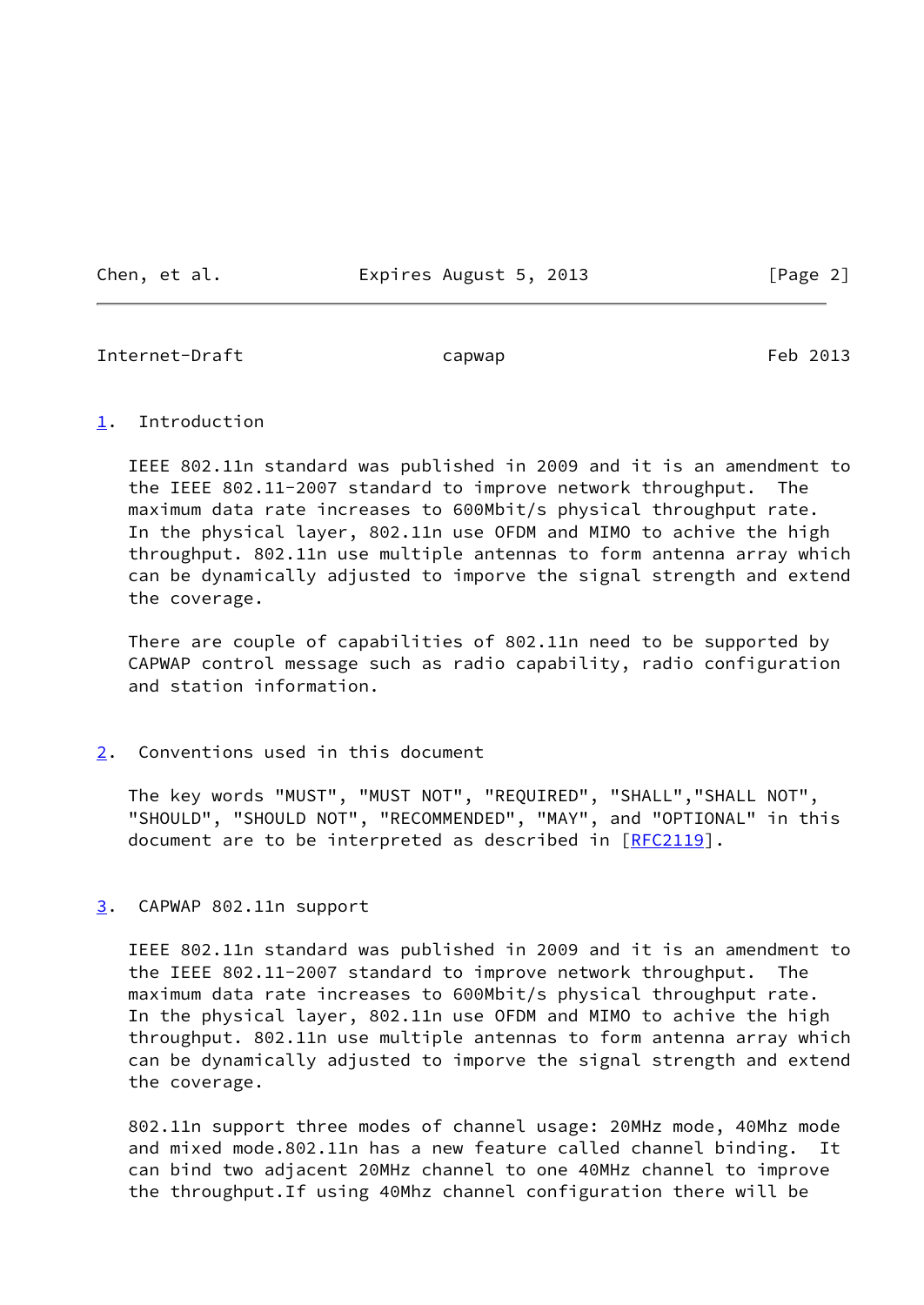only one non-overlapping channel in 2.4GHz. In the large scale deployment scenario, operator need to use 20MHz channel configuration in 2.4GHz to allow more non-overlapping channels.

 In MAC layer, a new feature of 802.11n is Short Guard Interval(GI). 802.11a/g use 800ns guard interval between the adjacent information symbols. In 802.11n, the GI can be configured to 400nm under good wireless condition.

 Another feature in 802.11 MAC layer is Block ACK. 802.11n can use one ACK frame to acknowledge several MPDU receiving event.

| Expires August 5, 2013<br>Chen, et al. | [Page 3] |
|----------------------------------------|----------|
|----------------------------------------|----------|

<span id="page-3-1"></span>Internet-Draft capwap capwap Feb 2013

 CAPWAP need to be extended to support the above new 802.11n features. For example, CAPWAP should allow the access controller to know the supported 802.11n features and the access controller should be able to configure the differe channel binding modes. One possible solution is to extend the CAPWAP information element for 802.11n.

<span id="page-3-0"></span>[4](#page-3-0). CAPWAP extension for 802.11n support

 There are couple of capabilities of 802.11n need to be supported by CAPWAP control message such as radio capability, radio configuration and station information. This section defines the extension of current CAPWAP 802.11 information element to support 802.11n.

 1. 802.11n Radio Capability Information Element. The information element need to be extended to include 802.11n radio capability. Below is an example of the 802.11n radio capability information element.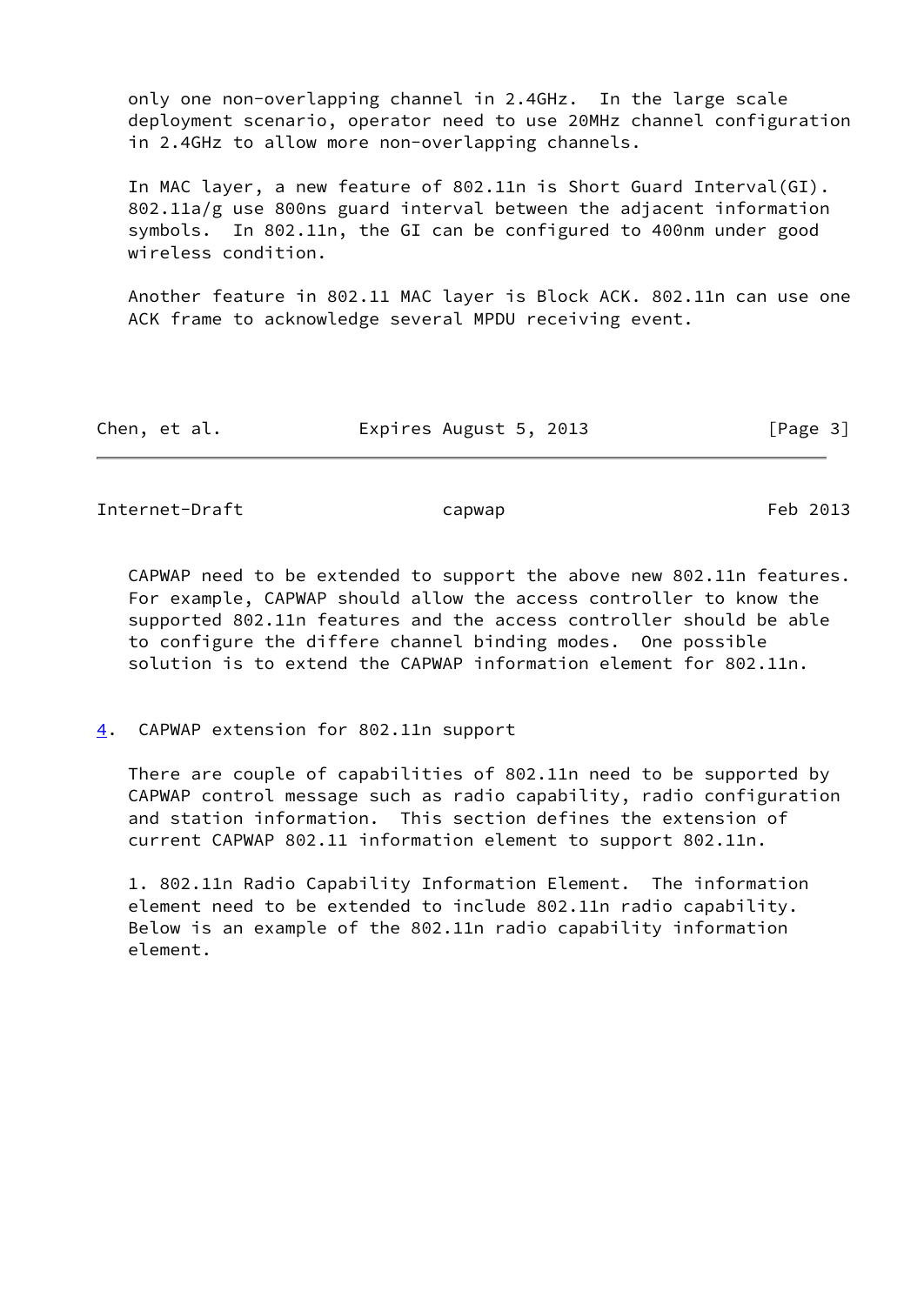Chen, et al. **Expires August 5, 2013** [Page 4]

Internet-Draft capwap capwap Feb 2013

0 1 2 3 0 1 2 3 4 5 6 7 8 9 0 1 2 3 4 5 6 7 8 9 0 1 2 3 4 5 6 7 8 9 0 1 +-+-+-+-+-+-+-+-+-+-+-+-+-+-+-+-+-+-+-+-+-+-+-+-+-+-+-+-+-+-+-+-+ Element ID | Length +-+-+-+-+-+-+-+-+-+-+-+-+-+-+-+-+-+-+-+-+-+-+-+-+-+-+-+-+-+-+-+-+ Radio ID | SupChanl width | Power Save | ShortGi20 +-+-+-+-+-+-+-+-+-+-+-+-+-+-+-+-+-+-+-+-+-+-+-+-+-+-+-+-+-+-+-+-+ | ShortGi40 | HtDelyBlkack | Max Amsdu | Max RxFactor| +-+-+-+-+-+-+-+-+-+-+-+-+-+-+-+-+-+-+-+-+-+-+-+-+-+-+-+-+-+-+-+-+ |Min StaSpacing | HiSuppDataRate| AMPDUBufSize | HtcSupp | +-+-+-+-+-+-+-+-+-+-+-+-+-+-+-+-+-+-+-+-+-+-+-+-+-+-+-+-+-+-+-+-+ | 20MHZ 11gMCS | +-+-+-+-+-+-+-+-+-+-+-+-+-+-+-+-+-+-+-+-+-+-+-+-+-+-+-+-+-+-+-+-+ | 20MHZ 11gMCS | +-+-+-+-+-+-+-+-+-+-+-+-+-+-+-+-+-+-+-+-+-+-+-+-+-+-+-+-+-+-+-+-+ | 20MHZ 11gMCS | +-+-+-+-+-+-+-+-+-+-+-+-+-+-+-+-+-+-+-+-+-+-+-+-+-+-+-+-+-+-+-+-+ | 20MHZ 11gMCS | +-+-+-+-+-+-+-+-+-+-+-+-+-+-+-+-+-+-+-+-+-+-+-+-+-+-+-+-+-+-+-+-+ | 20MHZ 11aMCS | +-+-+-+-+-+-+-+-+-+-+-+-+-+-+-+-+-+-+-+-+-+-+-+-+-+-+-+-+-+-+-+-+ | 20MHZ 11aMCS |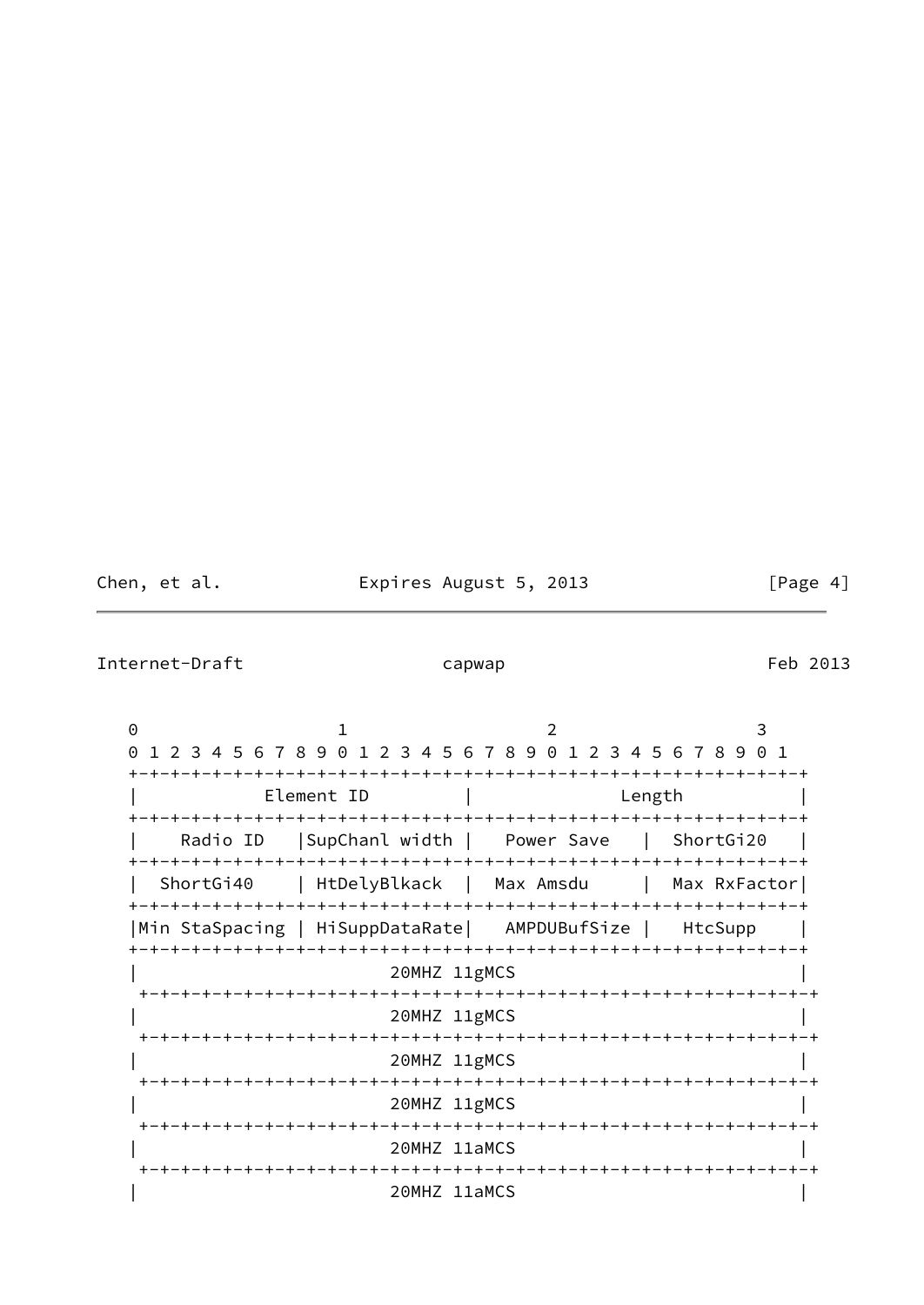|                                         | 20MHZ 11aMCS                              |
|-----------------------------------------|-------------------------------------------|
| +-+-+-+-+-+-+-+-+<br>-+-+-+-+-+         | +-+-+-+-+-+-+-+-+-+-+-<br>20MHZ 11aMCS    |
|                                         | 40MHZ 11gMCS                              |
|                                         | 40MHZ 11gMCS                              |
|                                         | 40MHZ 11gMCS                              |
|                                         | 40MHZ 11gMCS                              |
|                                         | -+-+-+-+-+-+-+-+-+-+-+-+-<br>40MHZ 11aMCS |
|                                         | 40MHZ 11aMCS                              |
| +-+-+-+-+-+-+-+-+-+-+-+-+-+-+-+-+-+-+-+ | ·+-+-+-+-+-+-+-+-+-+-+-+<br>40MHZ 11aMCS  |
|                                         | 40MHZ 11aMCS                              |
|                                         |                                           |

 1. SupChanl width: The supported bandwith mode. 0x01: 20MHz bandwidth binding mode. 0x02: 40MHz bandwidth binding mode.

| Chen, et al. | Expires August 5, 2013 | [Page 5] |
|--------------|------------------------|----------|
|              |                        |          |

Internet-Draft capwap capwap Feb 2013

- 2. Power Save: 0x00: Static power saving mode. 0x01: Dynamic power saving mode. 0x03: Do not support power saving mode.
- 3. ShortGi20: Whether support short GI. 0x00: Do not support short GI. ox01: Support short GI.
- 4. HtDelyBlkack: Whether block Ack support delay mode. 0x00: Do not support delay mode. 0x01: Support delay mode.
- 5. Max Amsdu: The maximal AMSDU length. 0: 3839 bytes. 1: 7935 bytes.
- 6. Max RxFactor: The maximal receiving AMPDU factor. Default value: 3.
- 7. Min StaSpacing: Minimum MPDU Start Spacing.
- 8. HiSuppDataRate: Maximal transmission speed.
- 9. AMPDUBufSize: AMPDU buffer size.
- 10. HtcSupp: Whether the packet have HT header.
- 11. 20MHZ 11gMCS: 128 bitmap.If support should be all zero,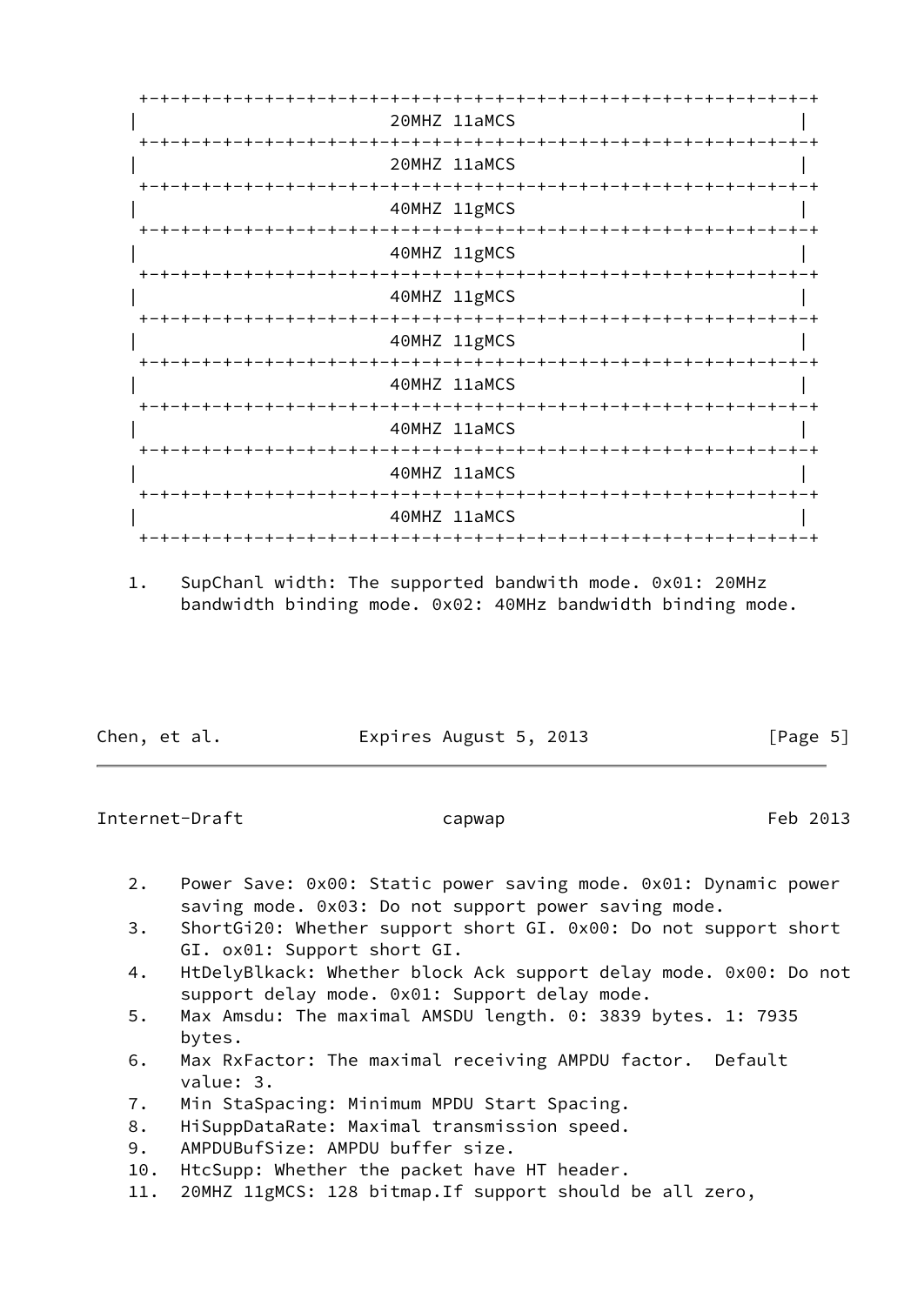otherwise all one.

- 12. 20MHZ 11aMCS: 128 bitmap.If support should be all zero, otherwise all one.
- 13. 40MHZ 11gMCS: 128 bitmap.If support should be all zero, otherwise all one.
- 14. 40MHZ 11aMCS: 128 bitmap.If support should be all zero, otherwise all one.
- 15. 2. 802.11n Raido Configuration TLV. Following figure is an example of 802.11n radio configuration TLV.

0 1 2 3 0 1 2 3 4 5 6 7 8 9 0 1 2 3 4 5 6 7 8 9 0 1 2 3 4 5 6 7 8 9 0 1 +-+-+-+-+-+-+-+-+-+-+-+-+-+-+-+-+-+-+-+-+-+-+-+-+-+-+-+-+-+-+-+-+ | Element ID | Length | +-+-+-+-+-+-+-+-+-+-+-+-+-+-+-+-+-+-+-+-+-+-+-+-+-+-+-+-+-+-+-+-+ | Radio ID | Amsdu Cfg | Ampdu Cfg | 11nOnly Cfg | +-+-+-+-+-+-+-+-+-+-+-+-+-+-+-+-+-+-+-+-+-+-+-+-+-+-+-+-+-+-+-+-+ | ShortGi Cfg | BandWidth Cfg | MaxSupp MCS | Max MandMCS | +-+-+-+-+-+-+-+-+-+-+-+-+-+-+-+-+-+-+-+-+-+-+-+-+-+-+-+-+-+-+-+-+ TxAntenna | RxAntenna | Reserved +-+-+-+-+-+-+-+-+-+-+-+-+-+-+-+-+-+-+-+-+-+-+-+-+-+-+-+-+-+-+-+-+ | Reserved | +-+-+-+-+-+-+-+-+-+-+-+-+-+-+-+-+-+-+-+-+-+-+-+-+-+-+-+-+-+-+-+-+

- 1. A-MSDU CFG: 0x00: Disable 0x01: Enalbe
- 2. A-MPDU CFG: 0x00: Disable 0x01: Enalbe
- 3. 11N Only CFG: Whether allow only 11n user access. 0x00: Allow non-802.11n user access. 0x01: Do not allow non-802.11n user access.
- 4. Short GI CFG: 0x00: Disable 0x01: Enable
- 5. Bandwidth CFG: Bandwidth binding mode. 0x00: 40MHz 0x01: 20MHz

Chen, et al. Expires August 5, 2013 [Page 6]

Internet-Draft capwap capwap Feb 2013

- 6. Max Support MCS: Maximal MCS.
- 7. Max Mandantory MCS: Maximal mandantory MCS.
- 8. TxAntenna: Transmitting antenna configuration.
- 9. RxAntenna: Receiving antenna configuration.
- 10. Each TxAntenna and RxAntenna bit represent one antenna, 1 means enable, 0 means disable.
- 3. 802.11n Station Information. Following figure is an example of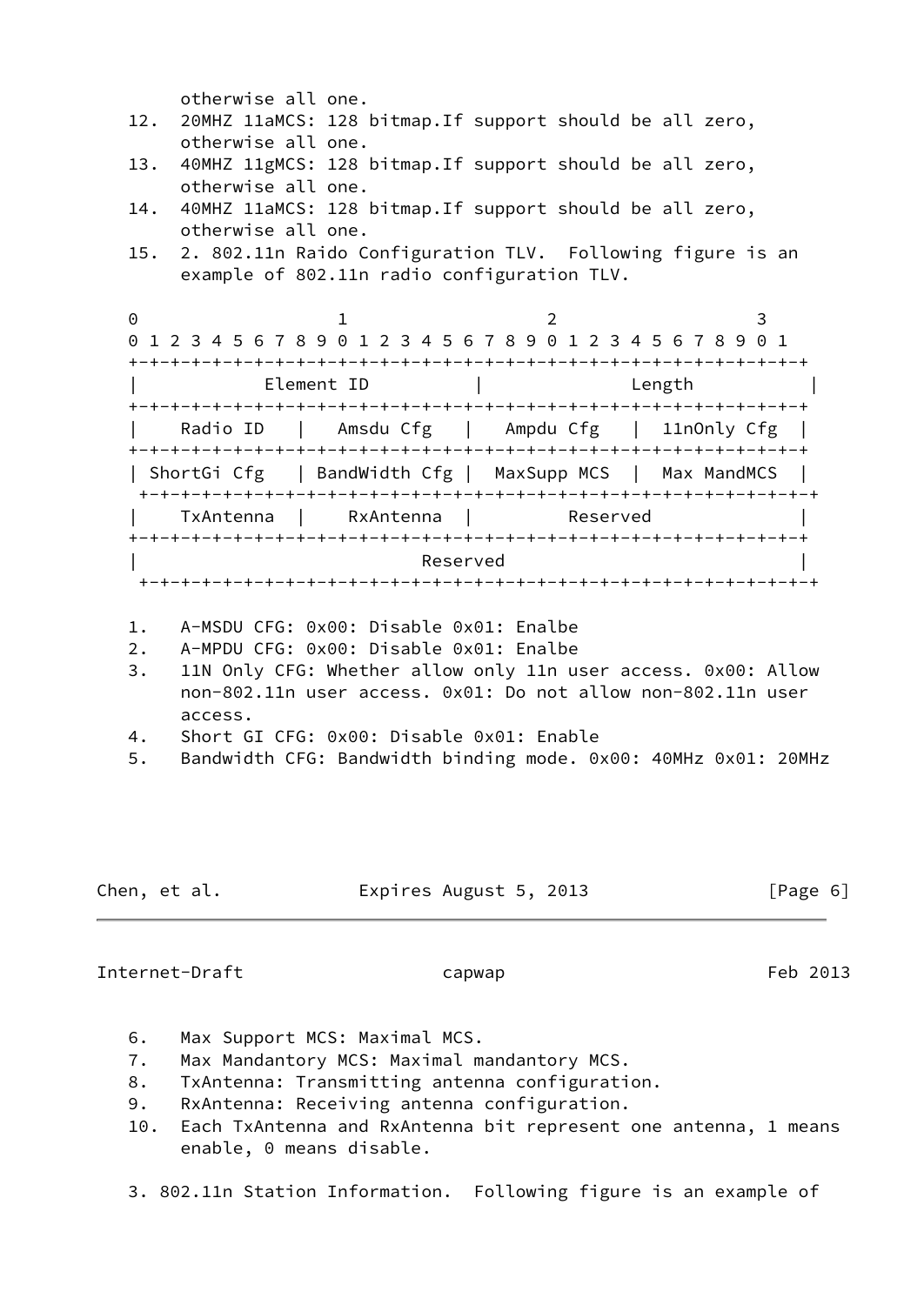802.11n station information information element.

| 0                                   |                                                               |                                         | 3                            |
|-------------------------------------|---------------------------------------------------------------|-----------------------------------------|------------------------------|
| 0                                   | 1 2 3 4 5 6 7 8 9 0 1 2 3 4 5 6 7 8 9 0 1 2 3 4 5 6 7 8 9 0 1 |                                         |                              |
|                                     |                                                               |                                         |                              |
|                                     | Element ID                                                    |                                         | Length                       |
|                                     |                                                               |                                         |                              |
|                                     |                                                               | MAC Address                             |                              |
|                                     |                                                               |                                         |                              |
| SupChanl width                      | Power Save                                                    |                                         | +-+-+-+-+-+-+-+-+-+-+-+-+-+- |
| ShortGi20                           |                                                               | ShortGi40   HtDelyBlkack                | Max Amsdu                    |
|                                     |                                                               |                                         |                              |
|                                     | Max RxFactor   Min StaSpacing                                 |                                         | HiSuppDataRate               |
| . + - + - + - + - + - + - + - + - + | AMPDUBufSize                                                  | -+-+-+-+-+-+-+-+-+<br>HtcSupp           | -+-+-+-+-+<br>MCS Set        |
|                                     | -+-+-+-+-+-+-+-+-+-+-+                                        | -+-+-+-+-+-+-+-+-+-+-+-+-+-+-+-+-+-+-+- |                              |
| MCS Set                             |                                                               |                                         |                              |
|                                     |                                                               |                                         |                              |
| MCS Set                             |                                                               |                                         |                              |
| -+-+-+-+-+                          |                                                               |                                         | -+-+-+-+-+-+-+-+-+-+-+-+-+   |
| MCS Set                             |                                                               |                                         |                              |

- 1. SupChanl width: Supporting bandwidth mode. 0x01: 20MHz bandwidth mode. 0x02: 40MHz bandwidth binding mode.
- 2. Power Save: 0x00: Static power saving mode. 0x01: Dynamic power saving mode. 0x03: Do not support power saving mode.
- 3. ShortGi20: Whether support short GI in 20MHz bandwidth mode. 0x00: Do not support short GI. ox01: Support short GI.
- 4. ShortGi40: Whether support short GI in 40MHz bandwidth mode. 0x00: Do not support short GI. ox01: Support short GI.
- 5. HtDelyBlkack: Whether block Ack support delay mode. 0x00: Do not support delay mode. 0x01: Support delay mode.
- 6. Max Amsdu: The maximal AMSDU length. 0x00: 3839 bytes. 0x01: 7935 bytes.
- 7. Max RxFactor: The maximal receiving AMPDU factor.
- 8. Min StaSpacing: Minimum MPDU Start Spacing.

Chen, et al. **Expires August 5, 2013** [Page 7]

## <span id="page-7-0"></span>Internet-Draft capwap capwap Feb 2013

9. HiSuppDataRate: Maximal transmission speed.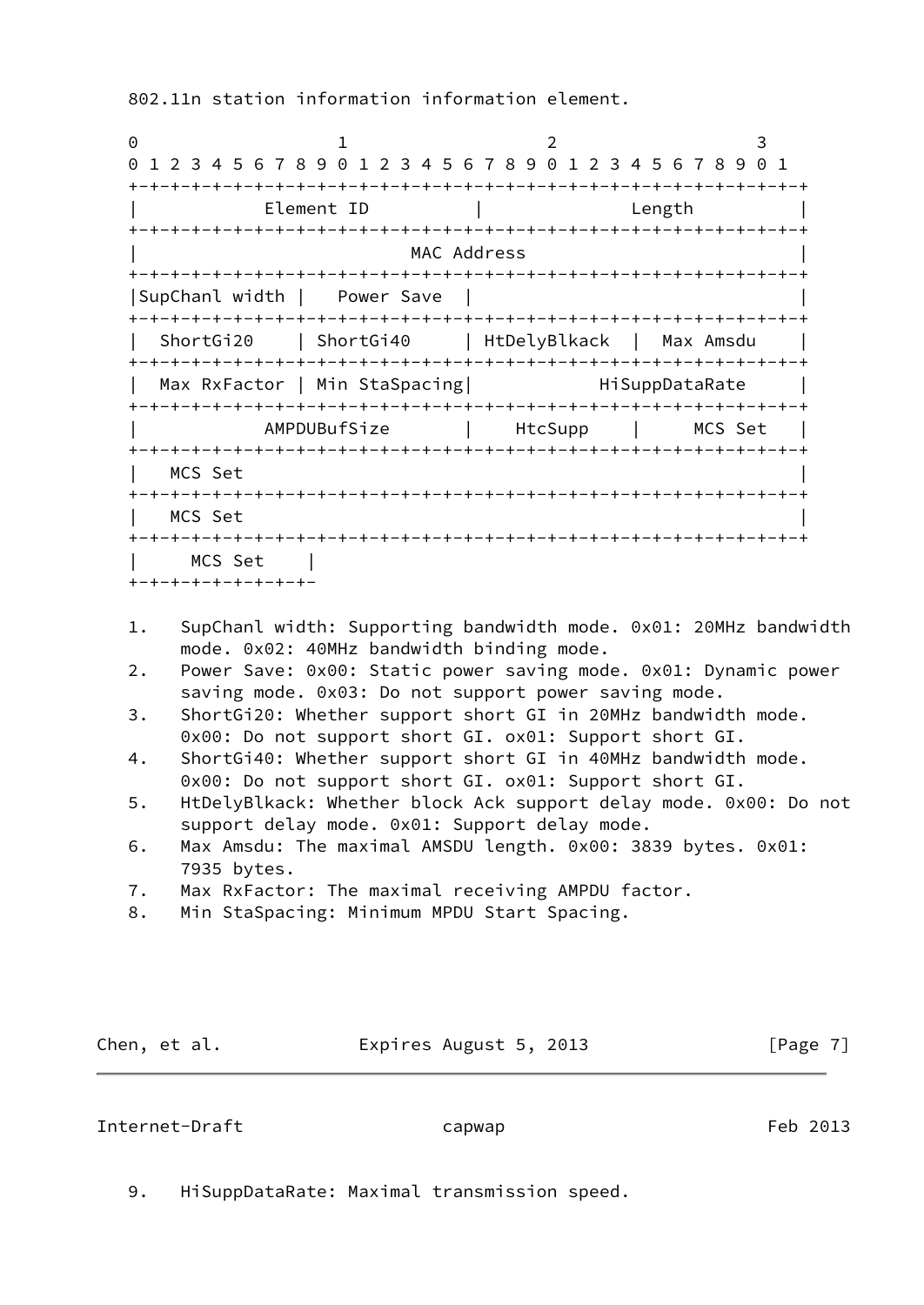- 10. AMPDUBufSize: AMPDU buffer size.
- 11. HtcSupp: Whether the packet have HT header.
- 12. MCS Set: The MCS bitmap that the station supports.

#### <span id="page-8-0"></span>[5](#page-8-0). Power and Channel auto reconfiguration

 Power and channel auto reconfiguration could avoid potential radio interference and improve the Wi-Fi performance. In general, the auto-configuration of radio power and channel could occurre at two stages: when the AP power on or during the AP running time.

When the AP is power-on, it is of necessity to configure a proper channel to the AP in order to achieve best status of radio links. IEEE 802.11 Direct Sequence Control elements or IEEE 802.11 OFDM Control element defined in [RFC5416](https://datatracker.ietf.org/doc/pdf/rfc5416) should be carried to offer AP a channel at this stage. Those element should be carried in the Configure Status Response message. If those information element is zero, the AP will determine its channel by itself, otherwise the AP should be configured according to the provided information element.

 When the AP determines its own channel configuration, it should first scan the channel information, then determine which channel it will work on and form a channel quality scan report. The channel quality report will be sent to the AC using WTP Event Request message by the AP. The AC can use IEEE 802.11 Direct Sequence Control or IEEE 802.11 OFDM Control information element carried by the configure Update Request message to configure a new channel for the AP.

 IEEE 802.11 Tx Power information element is used by the AC to control the transmission power of the AP. The 802.11 Tx Power information element is carried in the Configure Status Response message during the power on phase or in the Configure Update Request message during the running phase.

Channel Scan Procedure.

The Channel Scan Procedure is illustrated by the following figure.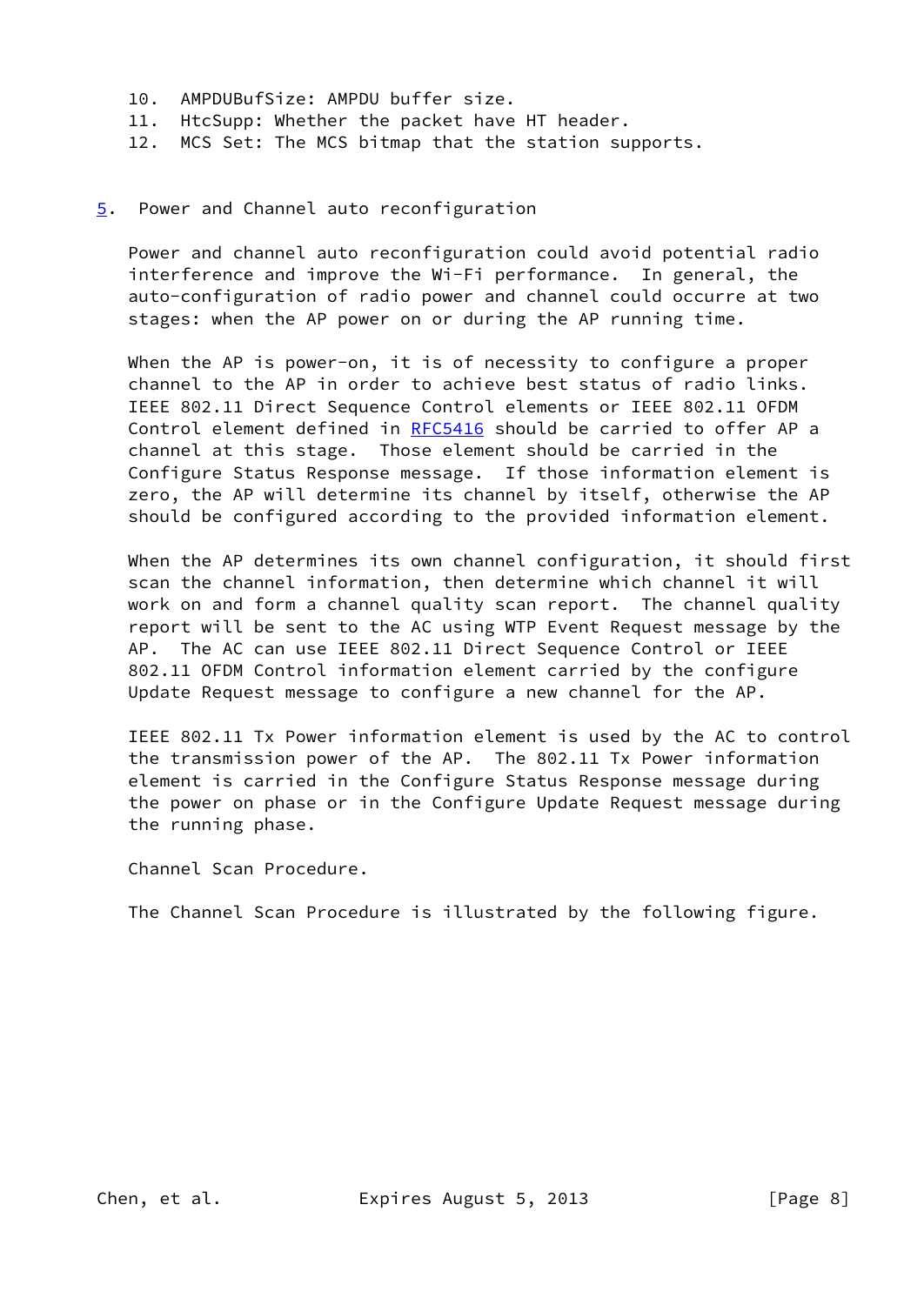Internet-Draft capwap capwap Feb 2013

WTP Configure Status Req AC -------------------------------------------------------> Configure Status Res(Scan Para TLV, Chl Bind TLV) <----------------------------------------------------- or WTP Configure Update Req(Scan Para, Bind TLV) AC <----------------------------------------------------- Configure Update Res ----------------------------------------------------->

The definition of the Scan Para TLV is as follows:

0 1 2 3 0 1 2 3 4 5 6 7 8 9 0 1 2 3 4 5 6 7 8 9 0 1 2 3 4 5 6 7 8 9 0 1 +-+-+-+-+-+-+-+-+-+-+-+-+-+-+-+-+-+-+-+-+-+-+-+-+-+-+-+-+-+-+-+-+ | Element ID | Length | +-+-+-+-+-+-+-+-+-+-+-+-+-+-+-+-+-+-+-+-+-+-+-+-+-+-+-+-+-+-+-+-+ |Radio ID | AP oper mode | Scan Type | +-+-+-+-+-+-+-+-+-+-+-+-+-+-+-+-+-+-+-+-+-+-+-+-+-+-+-+-+-+-+-+-+ Reserved +---------------------------------------------------------------+ Report Time | PrimeChlSrvTime +---------------------------------------------------------------+ | On Channel ScanTIme | Off Channel ScanTime +---------------------------------------------------------------+  $|L|D|$  Flag | +---------------------------------------------------------------+

Element ID: TBD; Length:18

 AP oper mode: the work mode of the AP. 0x01:normal mode. 0x02: monitor only mode.

Scan Type: 0x01: active scan; 0x02: passive scan.

Report Time: Channel quality report time.

PrimeChlSrvTime: Service time on the working scan channel. This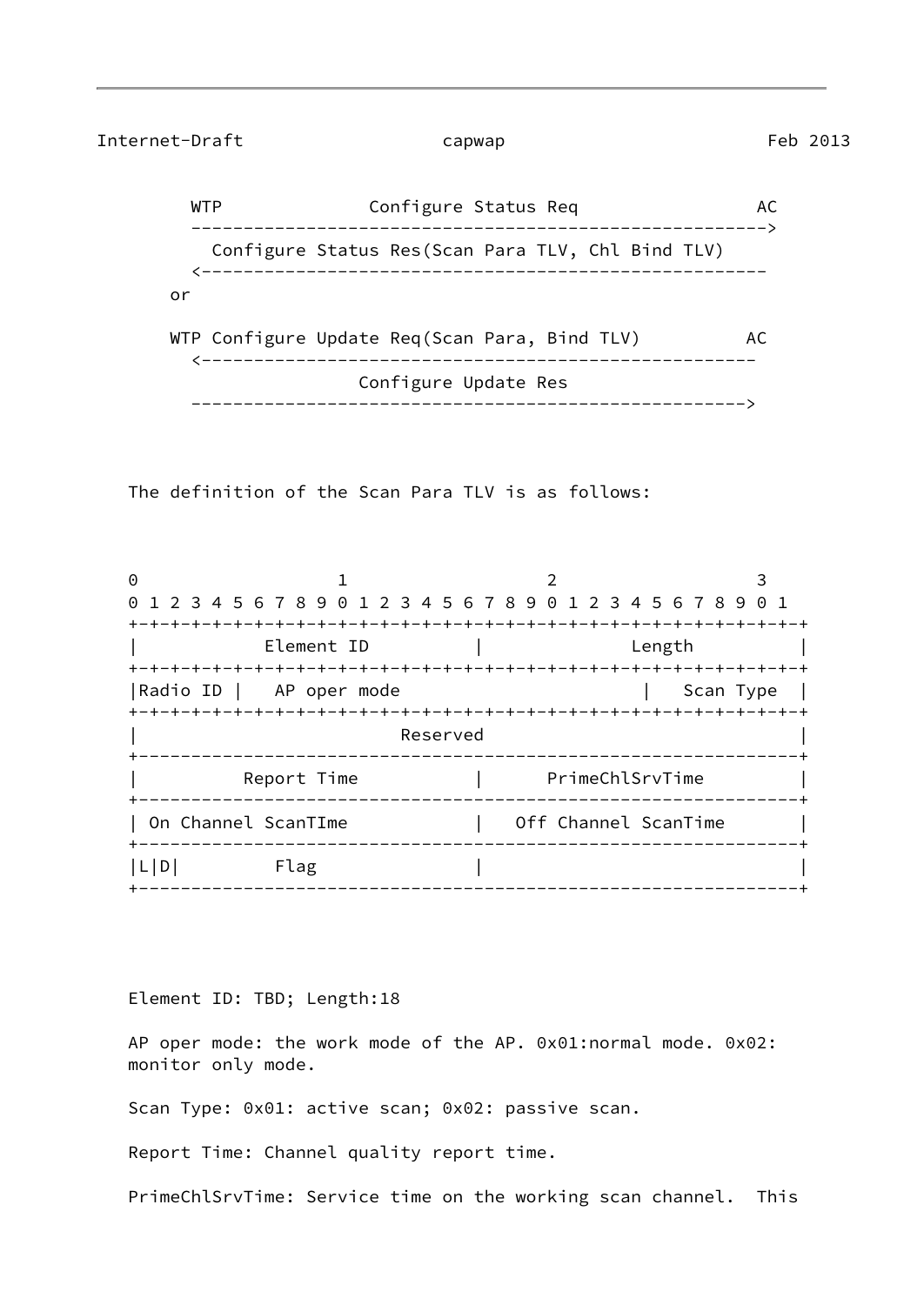segment is invalid(set to 0) when AP oper mode is set to 2. The maximum value of this segment is 10000, the minimum value of this

Chen, et al. **Expires August 5, 2013** [Page 9]

Internet-Draft capwap capwap Feb 2013

segment is 5000, the default value is 5000.

 On Channle ScanTime: The scan time of the working channel. When the AP oper mode is set to 2, this segment is invalid(set to  $0$ ). The maximum value of thi segment is 120, the minimum value of this segment is 60, the default value is 60.

L=1: Open Load Balance Scan. D=1: Open Rogue AP detection scan. Flag: Bitmap, resered for furture use.

The definition of the Channel Bind TLV is as follows:

0 1 2 3 0 1 2 3 4 5 6 7 8 9 0 1 2 3 4 5 6 7 8 9 0 1 2 3 4 5 6 7 8 9 0 1 +-+-+-+-+-+-+-+-+-+-+-+-+-+-+-+-+-+-+-+-+-+-+-+-+-+-+-+-+-+-+-+-+ | Element ID | Length | +-+-+-+-+-+-+-+-+-+-+-+-+-+-+-+-+-+-+-+-+-+-+-+-+-+-+-+-+-+-+-+-+ |Radio ID | Flag | Flag | Flag | Flag | Flag | Flag | Flag | Flag | Flag | Flag | Flag | Flag | Flag | Flag | Flag | Flag | Flag | Flag | Flag | Flag | Flag | Flag | Flag | Flag | Flag | Flag | Flag | Flag | Flag | Flag | +-+-+-+-+-+-+-+-+-+-+-+-+-+-+-+-+-+-+-+-+-+-+-+-+-+-+-+-+-+-+-+-+ Max Cycles | Reserved | Channel Count | +---------------------------------------------------------------+ Scan Channel Set... +---------------------------------------------------------------+

Element ID: TBD. Length>=12

Flag: bitmap, reserved.

 Scan Src: the trigger of the scan event. not defined in this version of the document. set to 0.

 Device Type: the scope of the scan. not defined is this version of the document. set to 0.

Max Cycles: Scan repeat times. 255 means continuous scan.

Scan Channel Set: the channle information. the format is as follows: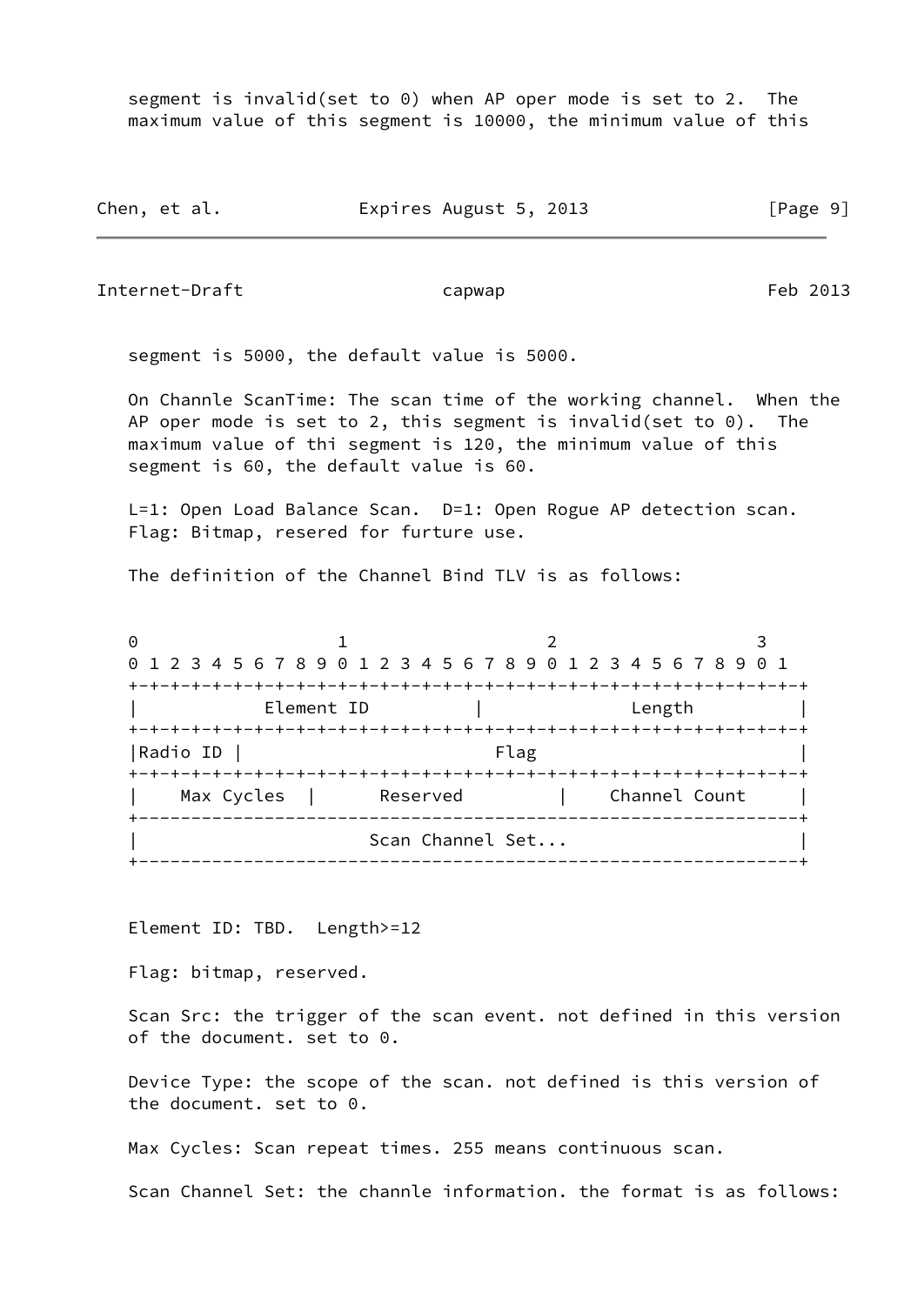0 1 2 3 0 1 2 3 4 5 6 7 8 9 0 1 2 3 4 5 6 7 8 9 0 1 2 3 4 5 6 7 8 9 0 1 +-+-+-+-+-+-+-+-+-+-+-+-+-+-+-+-+-+-+-+-+-+-+-+-+-+-+-+-+-+-+-+-+ | Channel ID | Flag | Flag +-+-+-+-+-+-+-+-+-+-+-+-+-+-+-+-+-+-+-+-+-+-+-+-+-+-+-+-+-+-+-+-+

Chen, et al. **Expires August 5, 2013** [Page 10]

Internet-Draft capwap capwap Feb 2013

Channel ID: the channel ID of the channel which will be scanned.

Flag: bitmap, reserved for future use.

The channle scan procedure:

 The AP has two work mode: the first one is normal mode. In this mode, the AP can provide service for the STA access and scan the channel at the same time. Whether the AP will scan the channel is determined by the Max Cycles segment in the Channle Bind TLV. When this segment is set to 0, the AP will not scan the channle. If this segment is set to 255, the AP will continuous scan the channel. The type of the scan is determined by the Sacn Type segment. In the passive scan type, the AP monitor the airinterface, based on the received beacon frame to determine the nearby APs. In the active scan type, the AP will send probe message and receive the probe response message. In the normal scan mode, the AP will use 3 parameters: PrimeChlSrvTime, OnChannelScanTIme, OffChannelScnTIme. The AP will provide access service for the STAs for PrimeChlSrvTime duration and then start to scan the channel for On Channel ScnTime duration. Back to the working channel, provide STA access service for PrimeChlSrvTime, then leave the working channel, start to scan the next channel for Off Channel ScanTime duration. This process will be repeated until all the channel is scanned.

 When the AP work in the scan only mode, there is no difference between the working channel and scan channel. Every channel's scan duration will be OffChannelScnTime and the PrimeChlSrvTime and OnChannelScanTime is set to 0.

 Scan Report. THe AP send the scan report to the AC through WTP Event Request message. The information element that used to carry the scan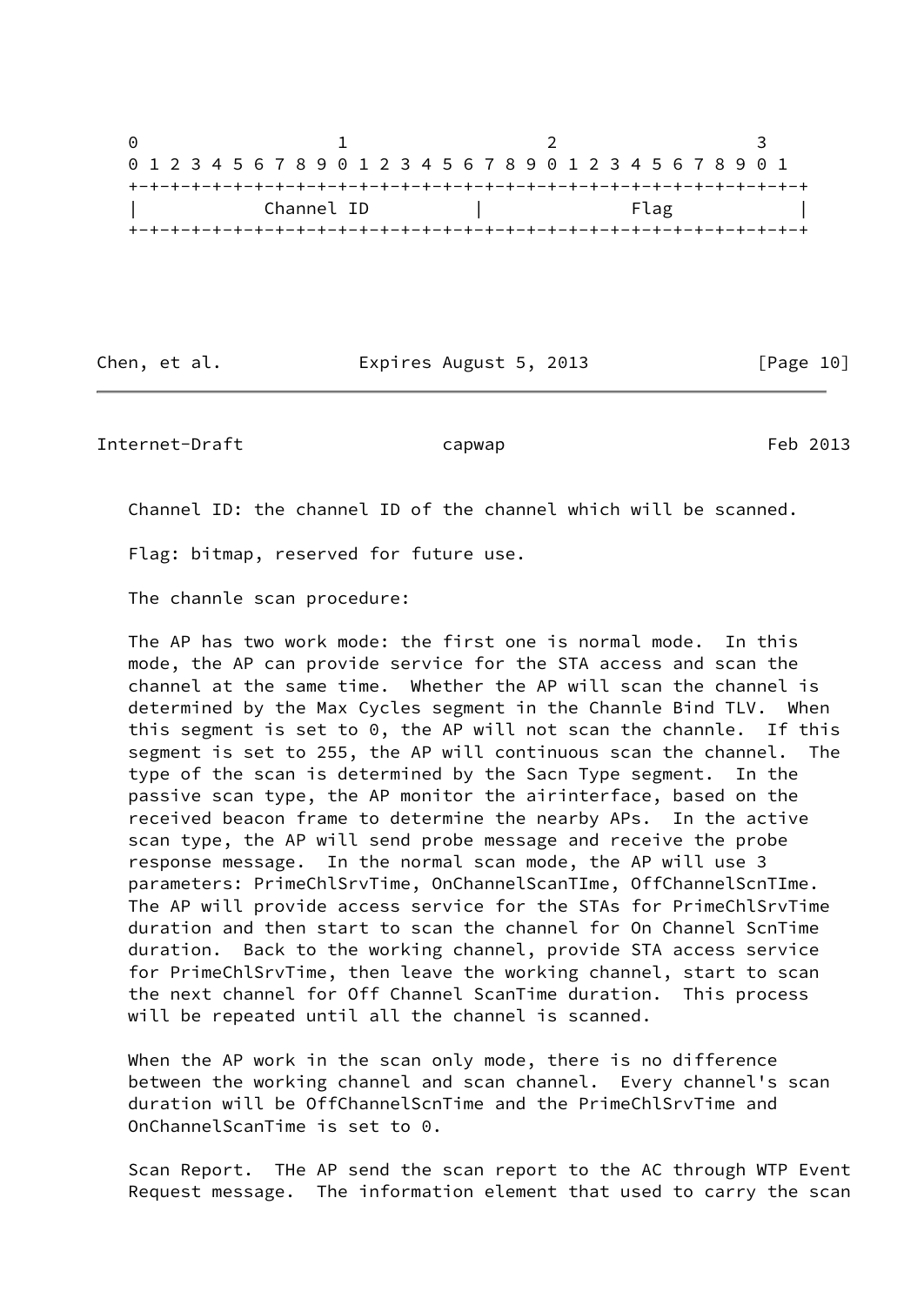report is Channel Scan Report TLV and Neighbor AP Report TLV. The definition of the Channel Scan Report TLV is as follows:

0 1 2 3 0 1 2 3 4 5 6 7 8 9 0 1 2 3 4 5 6 7 8 9 0 1 2 3 4 5 6 7 8 9 0 1 +-+-+-+-+-+-+-+-+-+-+-+-+-+-+-+-+-+-+-+-+-+-+-+-+-+-+-+-+-+-+-+-+ Element ID | Length | Length +-+-+-+-+-+-+-+-+-+-+-+-+-+-+-+-+-+-+-+-+-+-+-+-+-+-+-+-+-+-+-+-+ | Radio ID | Report Count | Channel Scan Report +---------------------------------------------------------------+

Element ID: 133; Length: >= 20.

Report Count: the channle number will be reported. The definition of

| Chen, et al. | Expires August 5, 2013 | [Page 11] |
|--------------|------------------------|-----------|
|              |                        |           |

Internet-Draft capwap capwap Feb 2013

the channel scan report is as follows:

0 1 2 3 0 1 2 3 4 5 6 7 8 9 0 1 2 3 4 5 6 7 8 9 0 1 2 3 4 5 6 7 8 9 0 1 +-+-+-+-+-+-+-+-+-+-+-+-+-+-+-+-+-+-+-+-+-+-+-+-+-+-+-+-+-+-+-+-+ Channel Number | Radar Statistics | Mean | +-+-+-+-+-+-+-+-+-+-+-+-+-+-+-+-+-+-+-+-+-+-+-+-+-+-+-+-+-+-+-+-+ | Time | Mean RSSI | Screen Packet Count | +---------------------------------------------------------------+ | NeighborCount| Mean Noise | Interference | Self Tx Occp | +---------------------------------------------------------------+ | SelfStaOccp | Unknown Occp | CRC Err Cnt | Decrypt Err Cnt | +---------------------------------------------------------------+ |Phy Err Cnt | Retrans Cnt | +-----------------------------+

Channel Number: The channel number.

 Radar Statistics: Whether detect radar signal in this channel. 0x00: detect radar signal. 0x01: no radar signal is detected.

Mean Time: Channel measurement duration.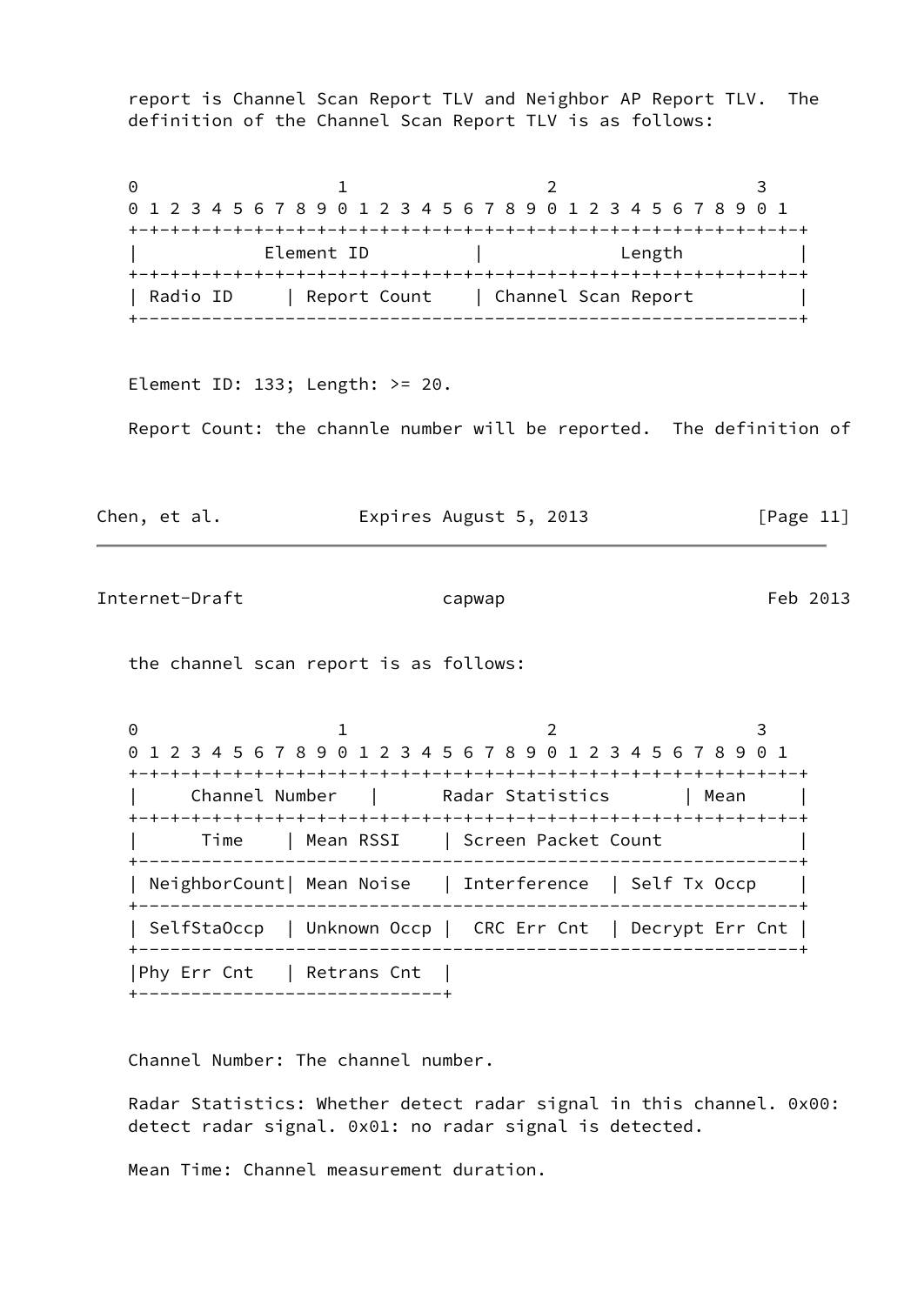| Mean RSSI: The signal strength of the scanned channel.  |
|---------------------------------------------------------|
| Screen Packet Count: Received packet number.            |
| Neighbor Count: The neighbor number of this channel.    |
| Mean Noise: the average noise on this channel.          |
| Interference: The interference of the channel.          |
| Self Tx Occp: The time duration for transmission.       |
| Unknown Occp: TBD.                                      |
| CRC Err Cnt: CRC err packet number.                     |
| Decrypt Err Cnt: Decryption err packet number.          |
| Phy Err Cnt: Physical err packet number.                |
| Retrans Cnt: Retransmission packet number.              |
| The definition of neighbor AP report TLV is as follows: |

| Chen, et al. | Expires August 5, 2013 | [Page 12] |
|--------------|------------------------|-----------|
|--------------|------------------------|-----------|

<span id="page-13-0"></span>Internet-Draft capwap capwap Feb 2013

0 1 2 3 0 1 2 3 4 5 6 7 8 9 0 1 2 3 4 5 6 7 8 9 0 1 2 3 4 5 6 7 8 9 0 1 +-+-+-+-+-+-+-+-+-+-+-+-+-+-+-+-+-+-+-+-+-+-+-+-+-+-+-+-+-+-+-+-+ Element ID | Length | Length +-+-+-+-+-+-+-+-+-+-+-+-+-+-+-+-+-+-+-+-+-+-+-+-+-+-+-+-+-+-+-+-+ | Radio ID | Reserved | Number of Neighbor Report | +---------------------------------------------------------------+ | Neighbor Infor... | +---------------------------------------------------------------+

Element ID: 134; Length:>=16

The definition of Neighbor info is as follows:

0 1 2 3 0 1 2 3 4 5 6 7 8 9 0 1 2 3 4 5 6 7 8 9 0 1 2 3 4 5 6 7 8 9 0 1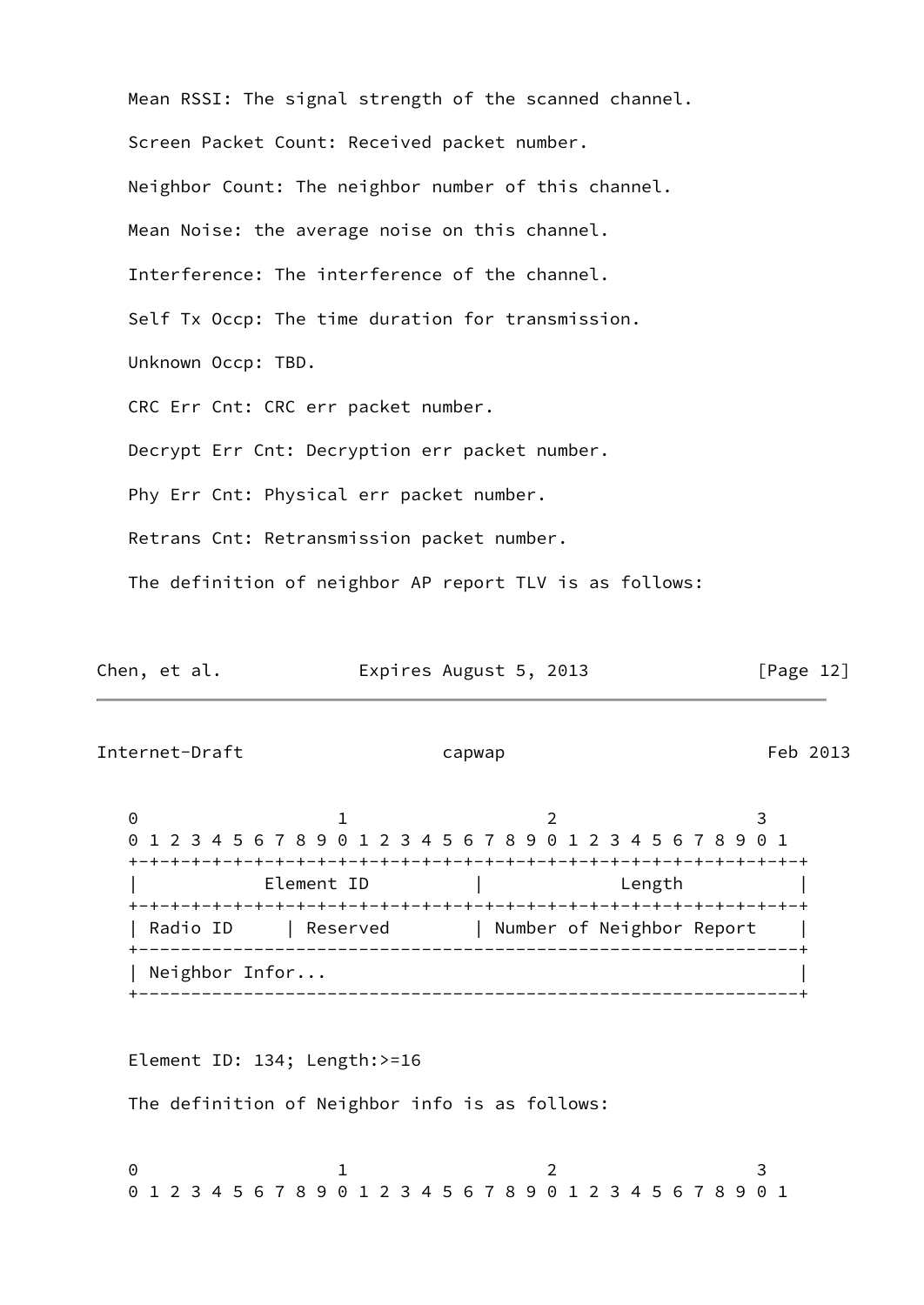|            |              | <b>BSSID</b> |                |
|------------|--------------|--------------|----------------|
|            | <b>BSSID</b> |              | Channel Number |
| 2rd Offset | Mean RSSI    | Sta Intf     | AP Intf        |

BSSID: The BSSID of this neighbor channel.

Channel Number: The channel number of this neighbor channel.

2rd channel offset: TBD.

Mean RSSI: The average signal strength of the channel.

Sta Intf: TBD.

AP Intf: TBD.

<span id="page-14-0"></span>[6](#page-14-0). Security Considerations

TBD

<span id="page-14-1"></span>[7](#page-14-1). IANA Considerations

None

| Chen, et al. | Expires August 5, 2013 | [Page 13] |
|--------------|------------------------|-----------|
|              |                        |           |

<span id="page-14-3"></span>Internet-Draft capwap capwap Feb 2013

# <span id="page-14-2"></span>[8](#page-14-2). Contributors

 This draft is a joint effort from the following contributors: Gang Chen: China Mobile chengang@chinamobile.com Naibao Zhou: China Mobile zhounaibao@chinamobile.com Chunju Shao: China Mobile shaochunju@chinamobile.com Hao Wang: Huawei3Come hwang@h3c.com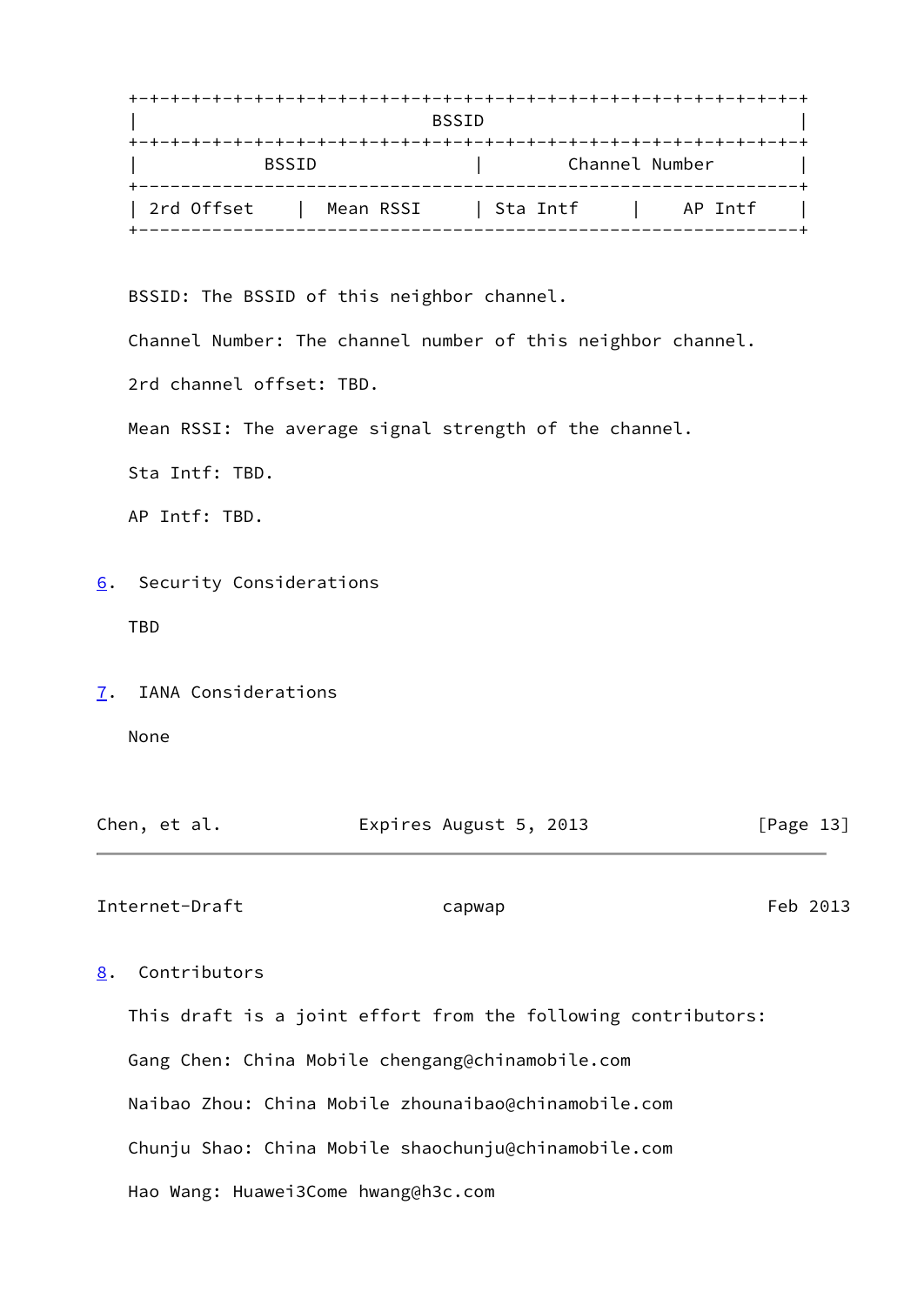Yakun Liu: AUTELAN liuyk@autelan.com

Xiaobo Zhang: GBCOM

Xiaolong Yu: Ruijie Networks

Song zhao: ZhiDaKang Communications

Yiwen Mo: ZhongTai Networks

<span id="page-15-0"></span>[9](#page-15-0). Acknowledgements

 The authors would like to thanks Ronald Bonica and Benoit Claise for their usefull suggestions.

<span id="page-15-1"></span>[10.](#page-15-1) Normative References

- [RFC2119] Bradner, S., "Key words for use in RFCs to Indicate Requirement Levels", [BCP 14](https://datatracker.ietf.org/doc/pdf/bcp14), [RFC 2119](https://datatracker.ietf.org/doc/pdf/rfc2119), March 1997.
- [RFC4564] Govindan, S., Cheng, H., Yao, ZH., Zhou, WH., and L. Yang, "Objectives for Control and Provisioning of Wireless Access Points (CAPWAP)", [RFC 4564,](https://datatracker.ietf.org/doc/pdf/rfc4564) July 2006.
- [RFC5415] Calhoun, P., Montemurro, M., and D. Stanley, "Control And Provisioning of Wireless Access Points (CAPWAP) Protocol Specification", [RFC 5415,](https://datatracker.ietf.org/doc/pdf/rfc5415) March 2009.

| Chen, et al. | Expires August 5, 2013 | [Page 14] |
|--------------|------------------------|-----------|
|              |                        |           |

Internet-Draft capwap capwap Feb 2013

Authors' Addresses

 Yifan Chen China Mobile